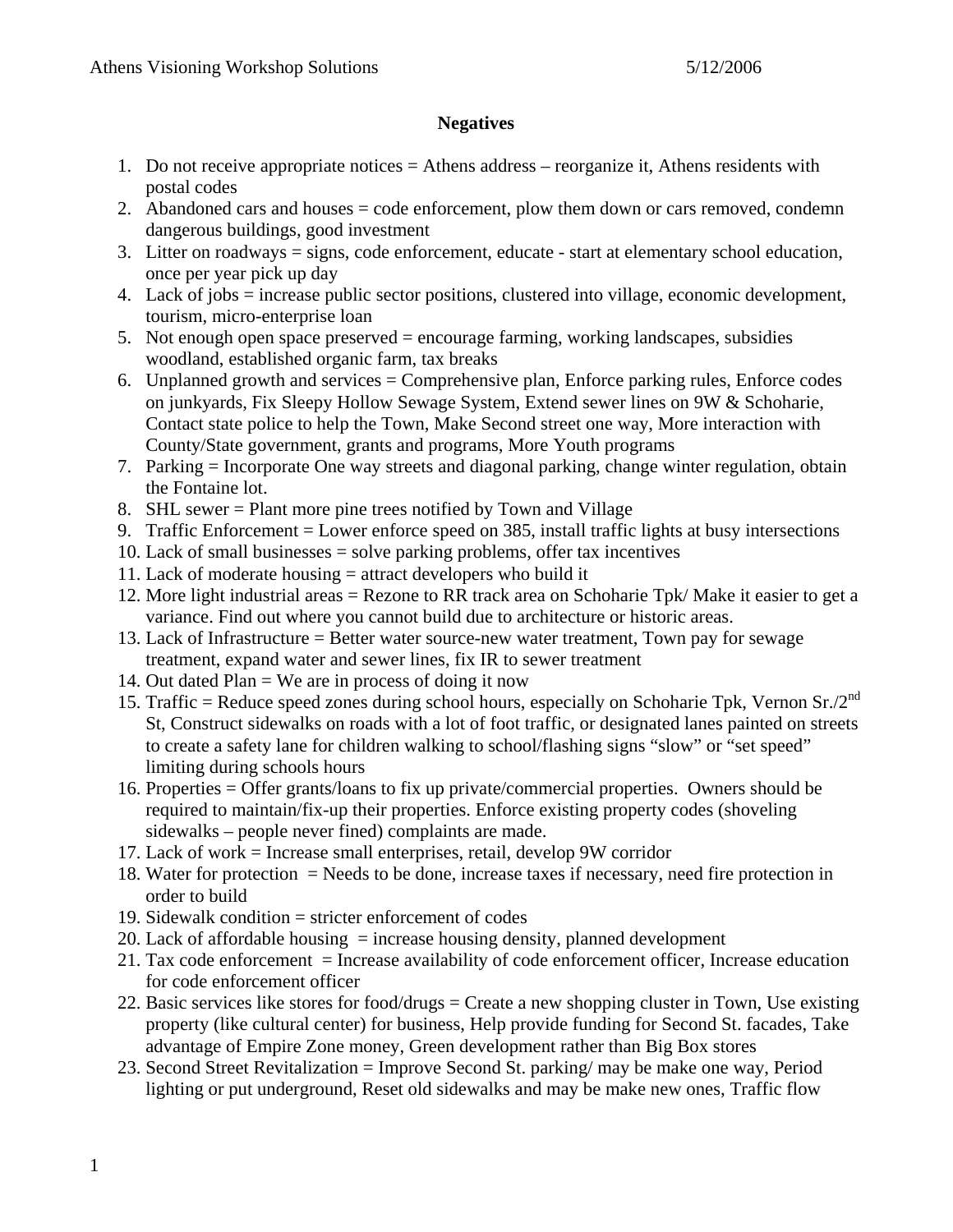through Town should always preserve access to river, Attract boutique stores to attract river traffic, Keep a working Main St. so residents can get basic supplies

- 24. Lack of recreational areas = If economy improves, much can happen
- 25. Govt. regulation and Business = Consolidate Village and Town into one new building, Coordinate local law enforcement – make it efficient, Need a grocery store, Recruit business to Town & Village, Support local businesses
- 26. Parking = Create public areas, one way system, designate spaces make designate spaces for renters, parking permit
- 27. Unsightly areas = make law to keep historical areas, Tidy up Village, make village look historical
- 28. Water Quality = better water filters
- 29. Lack of public water = upgrade the residential volume on Main roads or drill for wells
- 30. No School District = Use Athens boundaries for a school district
- 31. Noise = Need noise ordinance 4 wheelers, dog barking, keep trucks on main routes
- 32. Street Pattern = Adopt a grid pattern straight and wide enough
- 33. Industry and business = Attract industry-good work force/good education
- 34. Recreation = Improve waterfront marina
- 35. Noise = Need regulation and enforcement
- 36. Commercial Junk = Regulation

## **Positives**

- 37. Rural Character = Athens is a friendly, quiet, clean, safe, affordable riverfront community free from the rat race and off the beaten path.
- 38. Riverfront = Riverfront is clean, attractive and a place for residents to visit, gather and enjoy
- 39. Municipal services = Wherever productive and possible share and upgrade municipal services among the municipalities and Sleepy Hollow Lake
- 40. Environment = Protect the environmental and scenic open spaces stay green.
- 41. Education = Schools in Athens are top notch and provide our children with excellent education and opportunity.
- 42. Industry = Planned light industry in Town of Athens only.
- 43. River = Increase public access, clean up less attractive areas, riverboat cruises, movies, music in the park, boat launch closer to/in Village for canoes/kayaks/jet skis/overcrowding at boat launch needs more facilities to boaters/porta-potties at boat launch/concession stand/develop middle ground flats and other island areas. Walking/bike paths along river, in Village
- 44. Small Town Character = Controlled Growth
- 45. School System = increased parental involvement, keep providing good programs, more focus on technology, keep art and music programs, and maintain adequate salary scale to attract good teachers.
- 46. Hudson River and Recreational activities = Maintain public access to river, improve facilities, finish Village Park project, maintain and improve playscape, keep investing in facilities
- 47. Taxes = Keep taxes low, bring in light industry, limit non-taxable entities, keep it small, more grant involvement for services
- 48. Safety = keep community small, increase police patrols
- 49. Commercial = No 9W corridor commercial development
- 50. Small Town Character = Good zoning